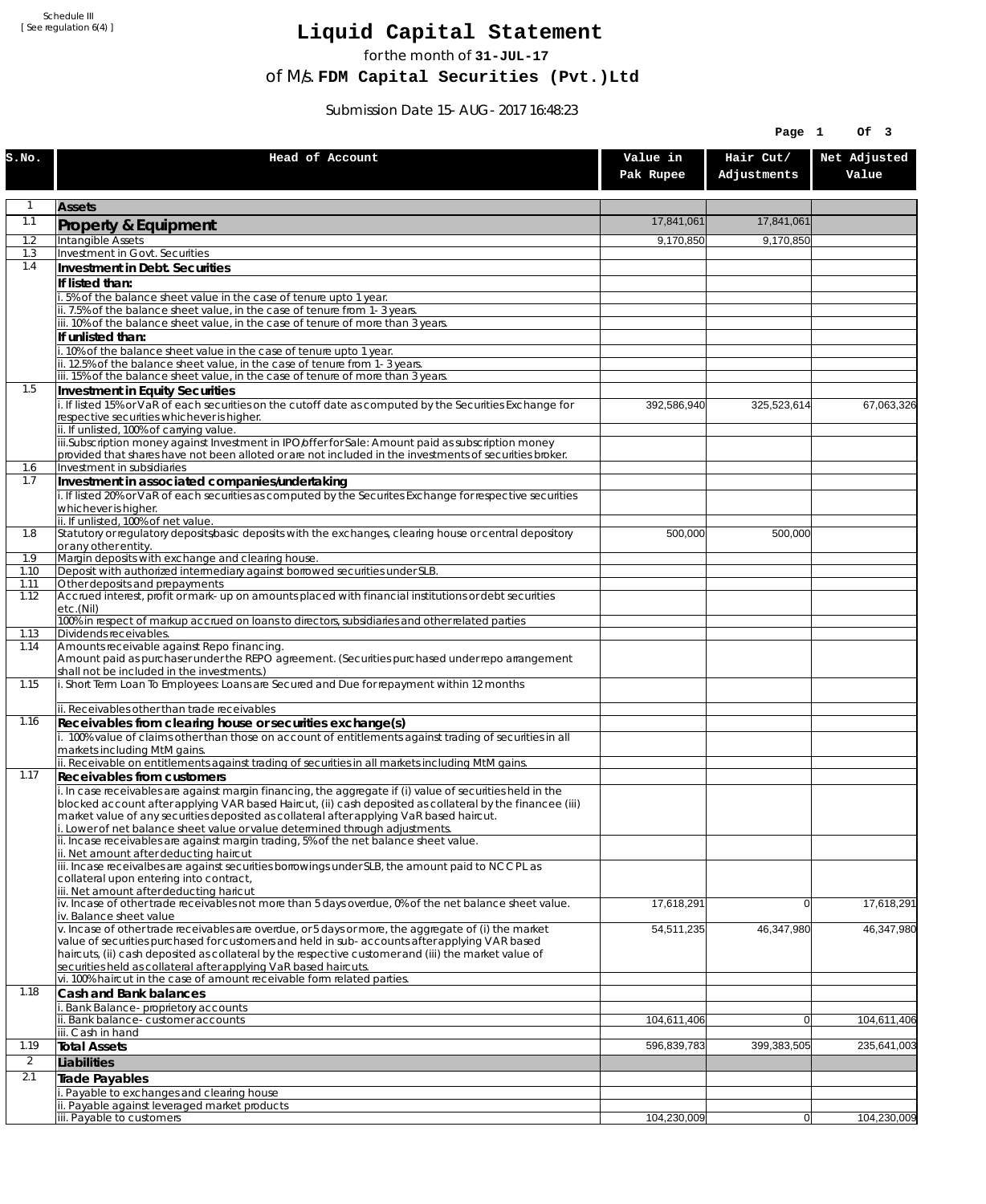Schedule III [ See regulation 6(4) ]

## **Liquid Capital Statement**

for the month of **31-JUL-17**

of M/s. **FDM Capital Securities (Pvt.)Ltd**

Submission Date 15-AUG-2017 16:48:23

|       |                                                                                                                                                                               |                       | Page 2                   | Of 3                  |
|-------|-------------------------------------------------------------------------------------------------------------------------------------------------------------------------------|-----------------------|--------------------------|-----------------------|
| S.NO. | Head of Account                                                                                                                                                               | Value in<br>Pak Rupee | Hair Cut/<br>Adjustments | Net Adjusted<br>Value |
| 2.2   | <b>Current Liabilities</b>                                                                                                                                                    |                       |                          |                       |
|       | . Statutory and regulatory dues                                                                                                                                               |                       |                          |                       |
|       | ii. Accruals and other payables                                                                                                                                               | 510,520               | $\overline{0}$           | 510,520               |
|       | iii. Short-term borrowings                                                                                                                                                    |                       |                          |                       |
|       | iv. Current portion of subordinated loans                                                                                                                                     |                       |                          |                       |
|       | v. Current portion of long term liabilities<br>vi. Deferred Liabilities                                                                                                       |                       |                          |                       |
|       | vii. Provision for bad debts                                                                                                                                                  |                       |                          |                       |
|       | viii. Provision for taxation                                                                                                                                                  |                       |                          |                       |
|       | ix. Other liabilities as per accounting principles and included in the financial statements                                                                                   |                       |                          |                       |
| 2.3   | Non-Current Liabilities                                                                                                                                                       |                       |                          |                       |
|       | i. Long-Term financing                                                                                                                                                        |                       |                          |                       |
|       | a. Long-Term financing obtained from financial instituion: Long term portion of financing obtained from<br>a financial institution including amount due against finance lease |                       |                          |                       |
|       | b. Other long-term financing                                                                                                                                                  |                       |                          |                       |
|       | ii. Staff retirement benefits                                                                                                                                                 |                       |                          |                       |
|       | iii. Advance against shares for Increase in Capital of Securities broker: 100% haircut may be allowed in                                                                      |                       |                          |                       |
|       | respect of advance against shares if:                                                                                                                                         |                       |                          |                       |
|       | a. The existing authorized share capital allows the proposed enhanced share capital<br>b. Boad of Directors of the company has approved the increase in capital               |                       |                          |                       |
|       | c. Relevant Regulatory approvals have been obtained                                                                                                                           |                       |                          |                       |
|       | d. There is no unreasonable delay in issue of shares against advance and all regulatory requirements                                                                          |                       |                          |                       |
|       | relating to the increase in paid up capital have been completed.                                                                                                              |                       |                          |                       |
|       | e. Auditor is satisfied that such advance is against the increase of capital.<br>iv. Other liabilities as per accounting principles and included in the financial statements  |                       |                          |                       |
| 2.4   | <b>Subordinated Loans</b>                                                                                                                                                     |                       |                          |                       |
|       | i. 100% of Subordinated loans which fulfill the conditions specified by SECP are allowed to be deducted:                                                                      | 2,500,000             | 2,500,000                |                       |
|       | The Schedule III provides that 100% haircut will be allowed against subordinated Loans which fulfill the                                                                      |                       |                          |                       |
|       | conditions specified by SECP. In this regard, following conditions are specified:                                                                                             |                       |                          |                       |
|       | a. Loan agreement must be executed on stamp paper and must clearly reflect the amount to be repaid                                                                            |                       |                          |                       |
|       | after 12 months of reporting period<br>b. No haircut will be allowed against short term portion which is repayable within next 12 months.                                     |                       |                          |                       |
|       | c. In case of early repayment of loan, adjustment shall be made to the Liquid Capital and revised Liquid                                                                      |                       |                          |                       |
|       | Capital statement must be submitted to exchange.                                                                                                                              |                       |                          |                       |
|       | ii. Subordinated loans which do not fulfill the conditions specified by SECP                                                                                                  |                       |                          |                       |
| 2.5   | <b>Total Liabilites</b>                                                                                                                                                       | 107,240,529           | 2,500,000                | 104,740,529           |
| 3     | Ranking Liabilities Relating to:                                                                                                                                              |                       |                          |                       |
| 3.1   | Concentration in Margin Financing                                                                                                                                             |                       |                          |                       |
|       | The amount calculated client-to- client basis by which any amount receivable from any of the                                                                                  |                       |                          |                       |
|       | financees exceed 10% of the aggregate of amounts receivable from total financees.                                                                                             |                       |                          |                       |
| 3.2   | Concentration in securites lending and borrowing                                                                                                                              |                       |                          |                       |
|       | The amount by which the aggregate of:                                                                                                                                         |                       |                          |                       |
|       | (i) Amount deposited by the borrower with NCCPL                                                                                                                               |                       |                          |                       |
|       | (Ii) Cash margins paid and<br>(iii) The market value of securities pledged as margins exceed the 110% of the market value of shares                                           |                       |                          |                       |
|       | borrowed                                                                                                                                                                      |                       |                          |                       |
| 3.3   | Net underwriting Commitments                                                                                                                                                  |                       |                          |                       |
|       | (a) in the case of right issuse : if the market value of securites is less than or equal to the subscription                                                                  |                       |                          |                       |
|       | price;                                                                                                                                                                        |                       |                          |                       |
|       | the aggregate of:<br>(i) the 50% of Haircut multiplied by the underwriting commitments and                                                                                    |                       |                          |                       |
|       | (ii) the value by which the underwriting commitments exceeds the market price of the securities.                                                                              |                       |                          |                       |
|       | In the case of rights issuse where the market price of securities is greater than the subscription price, 5% of                                                               |                       |                          |                       |
|       | the Haircut multiplied by the net underwriting                                                                                                                                |                       |                          |                       |
|       | (b) in any other case: 12.5% of the net underwriting commitments                                                                                                              |                       |                          |                       |
| 3.4   | Negative equity of subsidiary<br>The amount by which the total assets of the subsidiary (excluding any amount due from the subsidiary)                                        |                       |                          |                       |
|       | exceed the total liabilities of the subsidiary                                                                                                                                |                       |                          |                       |
| 3.5   | Foreign exchange agreements and foreign currency positions                                                                                                                    |                       |                          |                       |
|       | 5% of the net position in foreign currency. Net position in foreign currency means the difference of total                                                                    |                       |                          |                       |
|       | assets denominated in foreign cuurency less total liabilities denominated in foreign currency                                                                                 |                       |                          |                       |
| 3.6   | Amount Payable under REPO                                                                                                                                                     |                       |                          |                       |
| 3.7   | Repo adjustment                                                                                                                                                               |                       |                          |                       |
|       | In the case of financier/purchaser the total amount receivable under Repo less the 110% of the market                                                                         |                       |                          |                       |
|       | value of underlying securites.<br>In the case of financee seller the market value of underlying securities after applying haircut less the                                    |                       |                          |                       |
|       | total amount received, less value of any securites deposited as collateral by the purchaser after                                                                             |                       |                          |                       |
|       | applying haircut less any cash deposited by the purchaser.                                                                                                                    |                       |                          |                       |
| 3.8   | Concentrated proprietary positions                                                                                                                                            |                       |                          |                       |